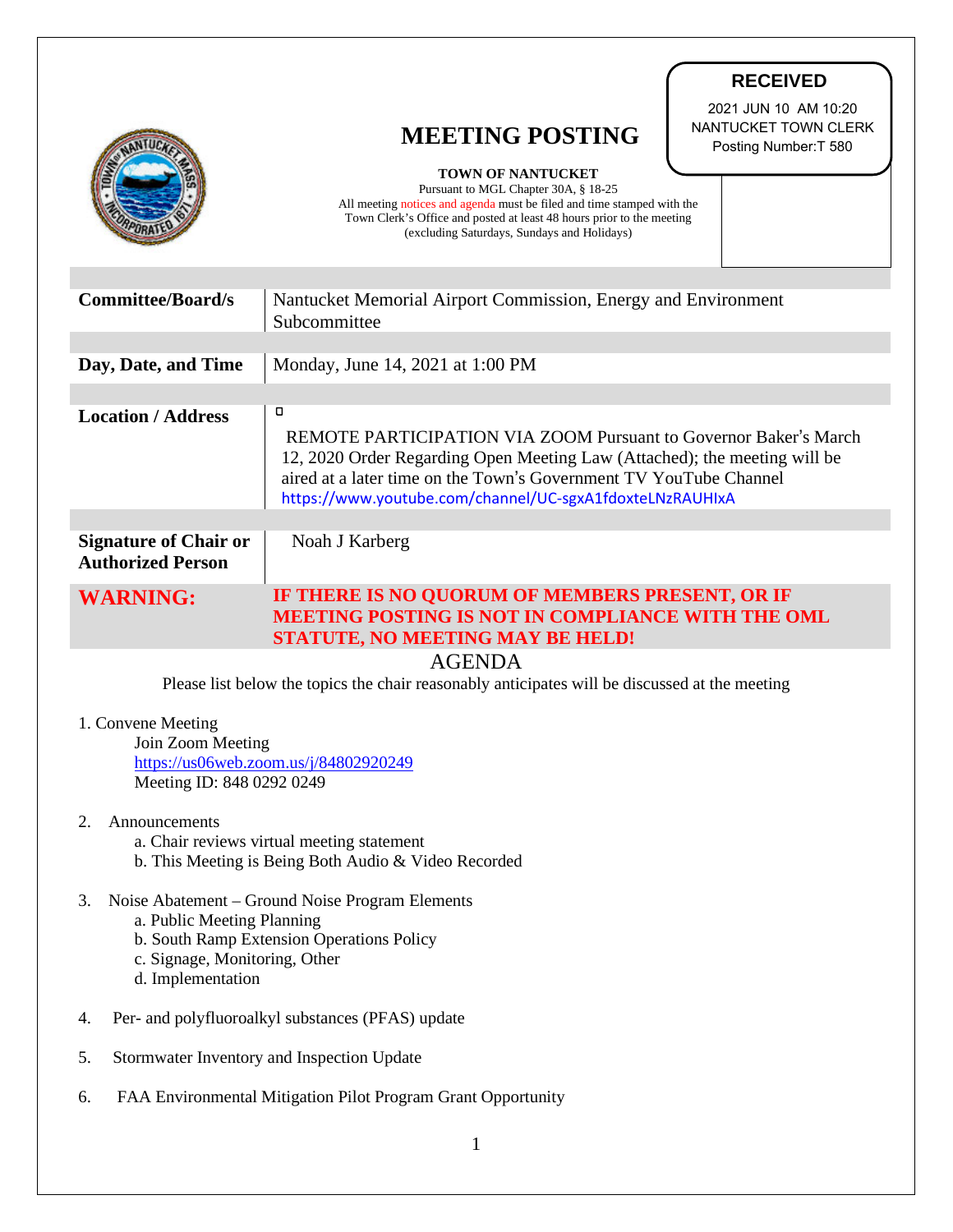## 7. Public Comment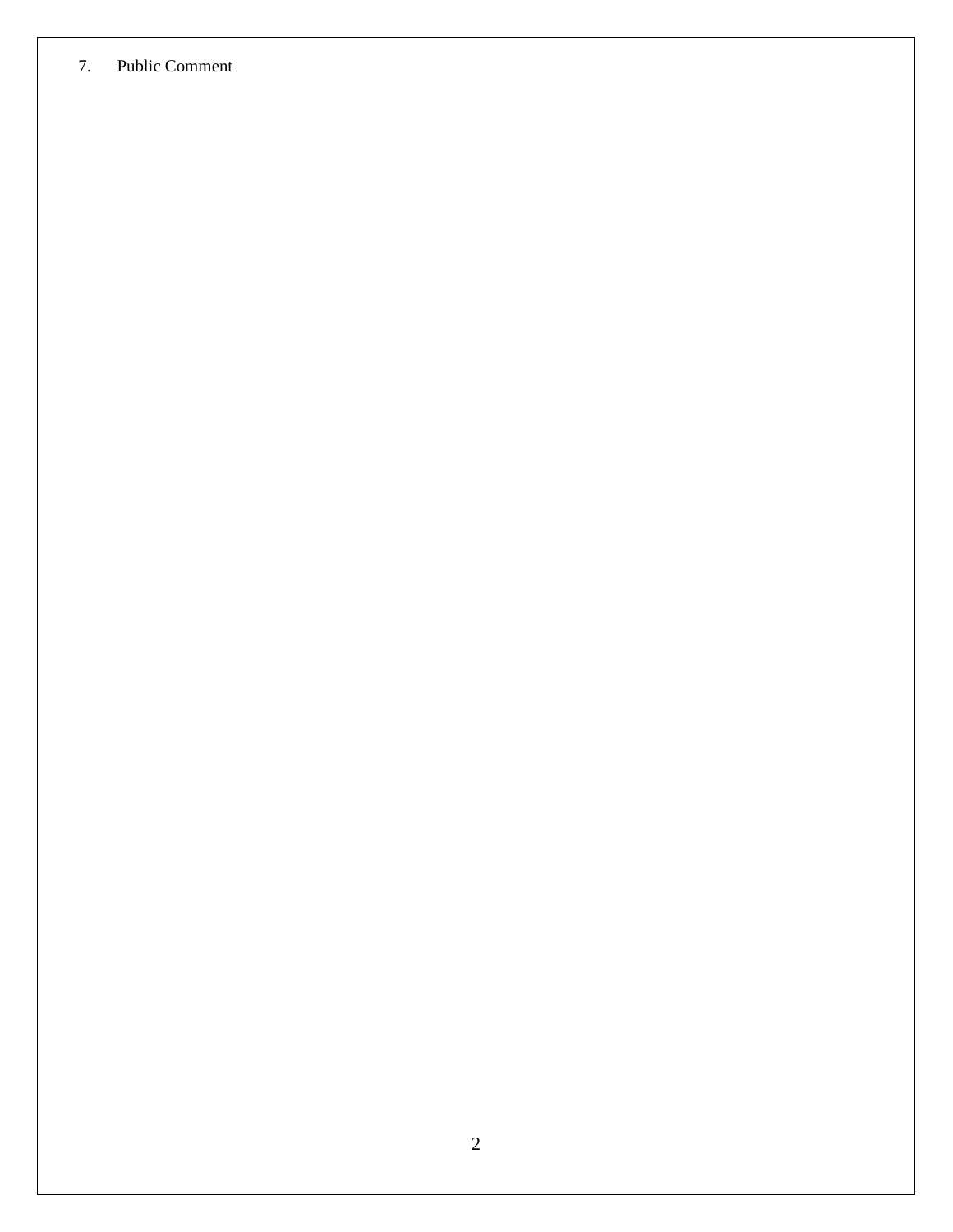

**CHARLES D. BAKER GOVERNOR** 

**OFFICE OF THE GOVERNOR COMMONWEALTH OF MASSACHUSETTS** STATE HOUSE . BOSTON, MA 02133 (617) 725-4000

> **KARYN E. POLITO LIEUTENANT GOVERNOR**

## **ORDER SUSPENDING CERTAIN PROVISIONS** OF THE OPEN MEETING LAW, G. L. c. 30A, § 20

WHEREAS, on March 10, 2020, I, Charles D. Baker, Governor of the Commonwealth of Massachusetts, acting pursuant to the powers provided by Chapter 639 of the Acts of 1950 and Section 2A of Chapter 17 of the General Laws, declared that there now exists in the Commonwealth of Massachusetts a state of emergency due to the outbreak of the 2019 novel Coronavirus ("COVID-19"); and

WHEREAS, many important functions of State and Local Government are executed by "public bodies," as that term is defined in G. L. c. 30A,  $\S$  18, in meetings that are open to the public, consistent with the requirements of law and sound public policy and in order to ensure active public engagement with, contribution to, and oversight of the functions of government; and

**WHEREAS**, both the Federal Centers for Disease Control and Prevention ("CDC") and the Massachusetts Department of Public Health ("DPH") have advised residents to take extra measures to put distance between themselves and other people to further reduce the risk of being exposed to COVID-19. Additionally, the CDC and DPH have advised high-risk individuals, including people over the age of 60, anyone with underlying health conditions or a weakened immune system, and pregnant women, to avoid large gatherings.

WHEREAS, sections 7, 8, and 8A of Chapter 639 of the Acts of 1950 authorize the Governor, during the effective period of a declared emergency, to exercise authority over public assemblages as necessary to protect the health and safety of persons; and

WHEREAS, low-cost telephone, social media, and other internet-based technologies are currently available that will permit the convening of a public body through virtual means and allow real-time public access to the activities of the public body; and

**WHEREAS** section 20 of chapter 30A and implementing regulations issued by the Attorney General currently authorize remote participation by members of a public body, subject to certain limitations;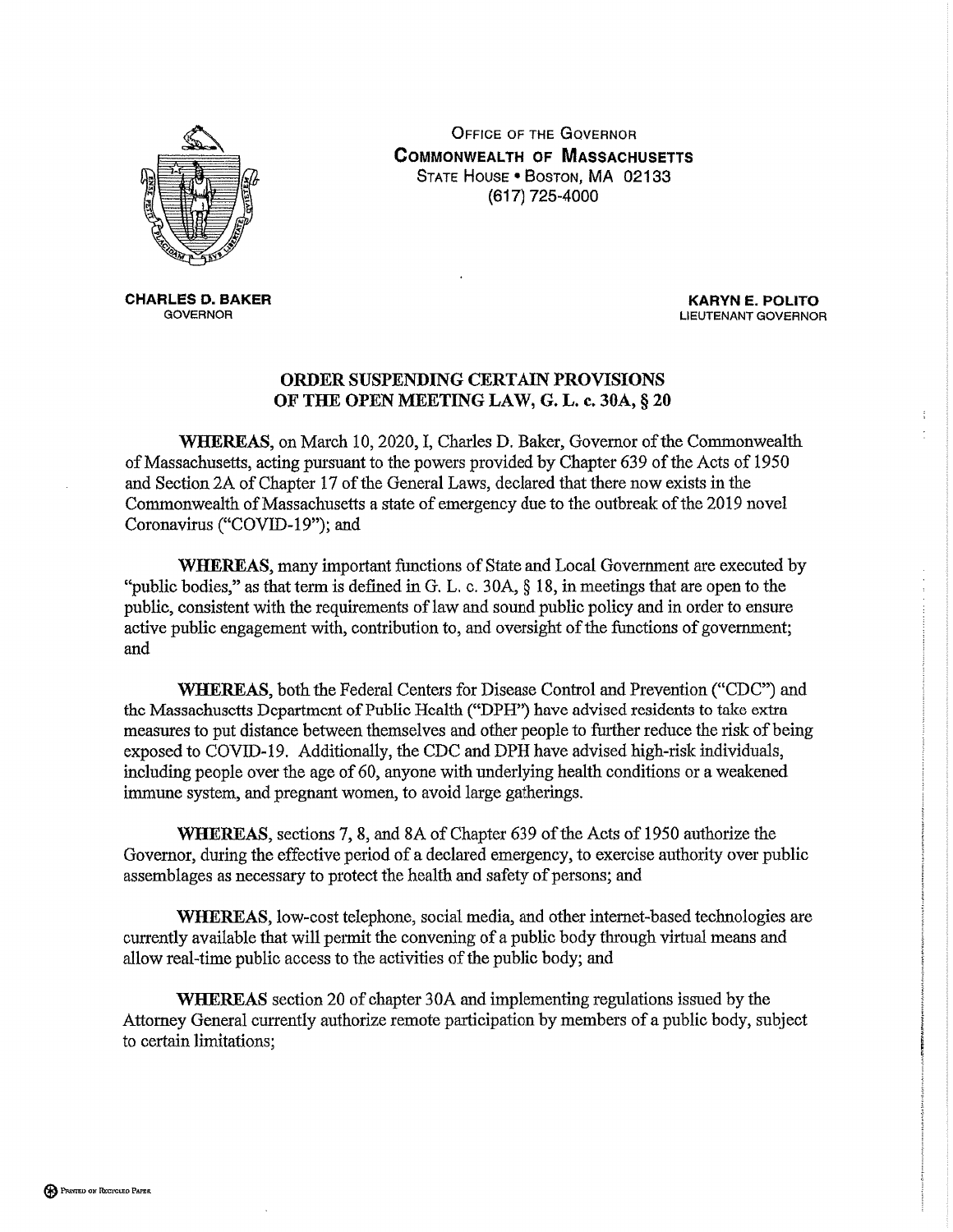## **NOW THEREFORE, I hereby order the following:**

(1) A public body, as defined in section 18 of chapter 30A of the General Laws, is hereby relieved from the requirement of section 20 of chapter 30A that it conduct its meetings in a public place that is open and physically accessible to the public, provided that the public body makes provision to ensure public access to the deliberations of the public body for interested members of the public through adequate, alternative means.

Adequate, alternative means of public access shall mean measures that provide transparency and permit timely and effective public access to the deliberations of the public body. Such means may include, without limitation, providing public access through telephone, internet, or satellite enabled audio or video conferencing or any other technology that enables the public to clearly follow the proceedings of the public body while those activities are occurring. Where allowance for active, real-time participation by members of the public is a specific requirement of a general or special law or regulation, or a local ordinance or by-law, pursuant to which the proceeding is conducted, any alternative means of public access must provide for such participation.

A municipal public body that for reasons of economic hardship and despite best efforts is unable to provide alternative means of public access that will enable the public to follow the proceedings of the municipal public body as those activities are occurring in real time may instead post on its municipal website a full and complete transcript, recording, or other comprehensive record of the proceedings as soon as practicable upon conclusion of the proceedings. This paragraph shall not apply to proceedings that are conducted pursuant to a general or special law or regulation, or a local ordinance or by-law, that requires allowance for active participation by members of the public.

A public body must offer its selected alternative means of access to its proceedings without subscription, toll, or similar charge to the public.

(2) Public bodies are hereby authorized to allow remote participation by all members in any meeting of the public body. The requirement that a quorum of the body and the chair be physically present at a specified meeting location, as provided in G. L. c. 30A, § 20(d) and in 940 CMR  $29.10(4)(b)$ , is hereby suspended.

(3) A public body that elects to conduct its proceedings under the relief provided in sections (1) or (2) above shall ensure that any party entitled or required to appear before it shall be able to do so through remote means, as if the party were a member of the public body and participating remotely as provided in section (2).

(4) All other provisions of sections 18 to 25 of chapter 30A and the Attorney General's implementing regulations shall otherwise remain unchanged and fully applicable to the activities of public bodies.

indeballs.

This Order is effective immediately and shall remain in effect until rescinded or until the State of Emergency is terminated, whichever happens first.